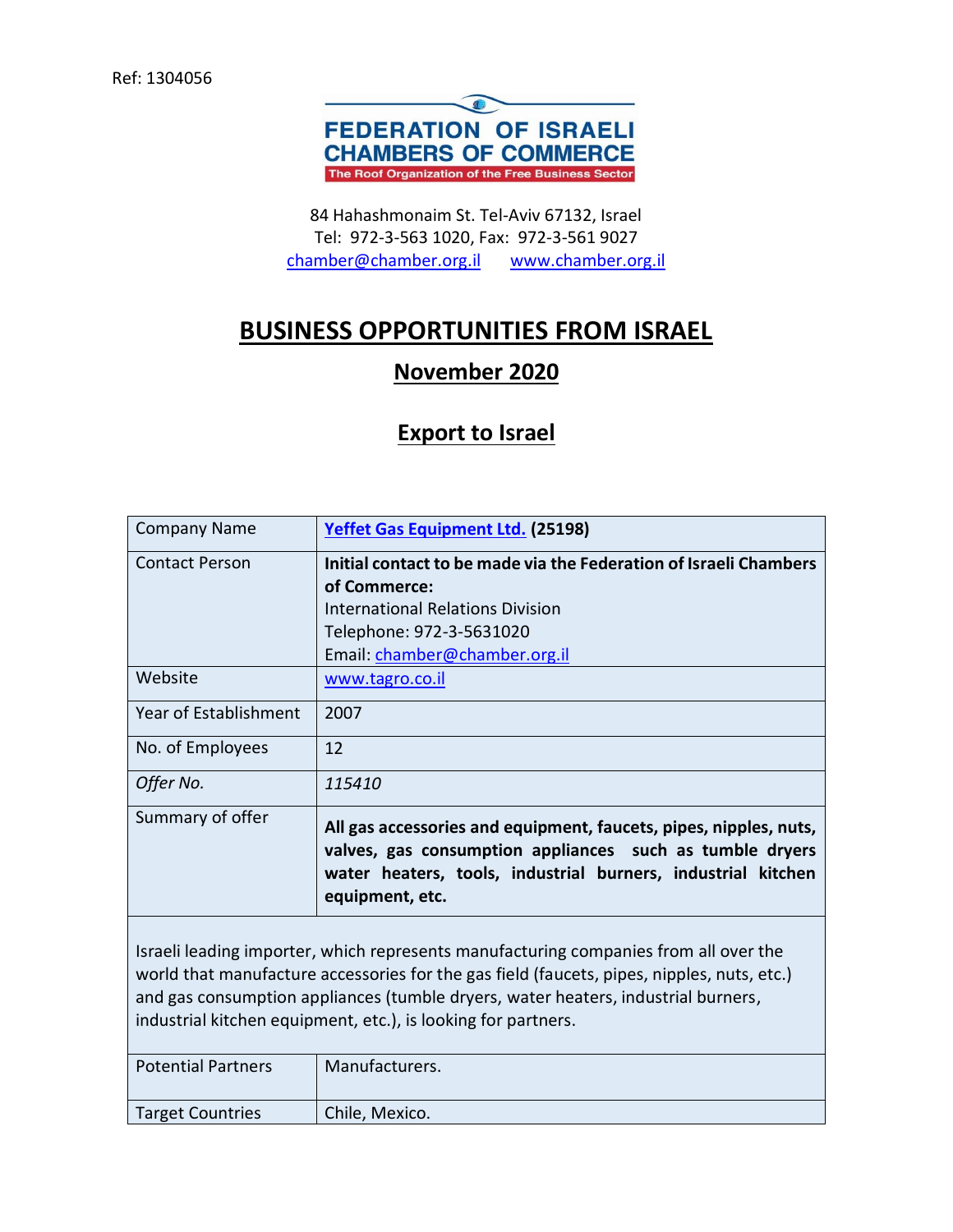| <b>Company Name</b>   | <b>Gil Medical (13718)</b>                                                                  |
|-----------------------|---------------------------------------------------------------------------------------------|
| <b>Contact Person</b> | Initial contact to be made via the Federation of Israeli Chambers                           |
|                       | of Commerce:                                                                                |
|                       | <b>International Relations Division</b>                                                     |
|                       | Telephone: 972-3-5631020                                                                    |
|                       | Email: chamber@chamber.org.il                                                               |
| Website               | www.gilmedical.co.il                                                                        |
| Year of Establishment | 1972                                                                                        |
| No. of Employees      | 30                                                                                          |
| Offer No.             | 115523                                                                                      |
| Summary of offer      | <b>Medical Equipment and High Quality Technological Solutions for</b><br>the Medical Sector |

An Israeli Import and Distribution company in the Medical sector is looking to import medical equipment.

The company is one of the largest firms for import and distribution of high quality technological solutions for the medical community in Israel.

The company provides top of the line medical technologies to leading MDs and clinics across Israel, alongside an end-to-end service and support cycle, in a wide range of medical fields.

The company is looking to import medical equipment.

| Potential Partners      | Healthcare manufacturers and developers. |
|-------------------------|------------------------------------------|
| <b>Target Countries</b> | Worldwide                                |

| <b>Company Name</b>   | <b>Aviv Energy Tech Ltd. (39781)</b>                              |
|-----------------------|-------------------------------------------------------------------|
| <b>Contact Person</b> | Initial contact to be made via the Federation of Israeli Chambers |
|                       | of Commerce:                                                      |
|                       | <b>International Relations Division</b>                           |
|                       | Telephone: 972-3-5631020                                          |
|                       | Email: chamber@chamber.org.il                                     |
| Website               | www.avivenergy.co.il                                              |
| Year of Establishment | 2007                                                              |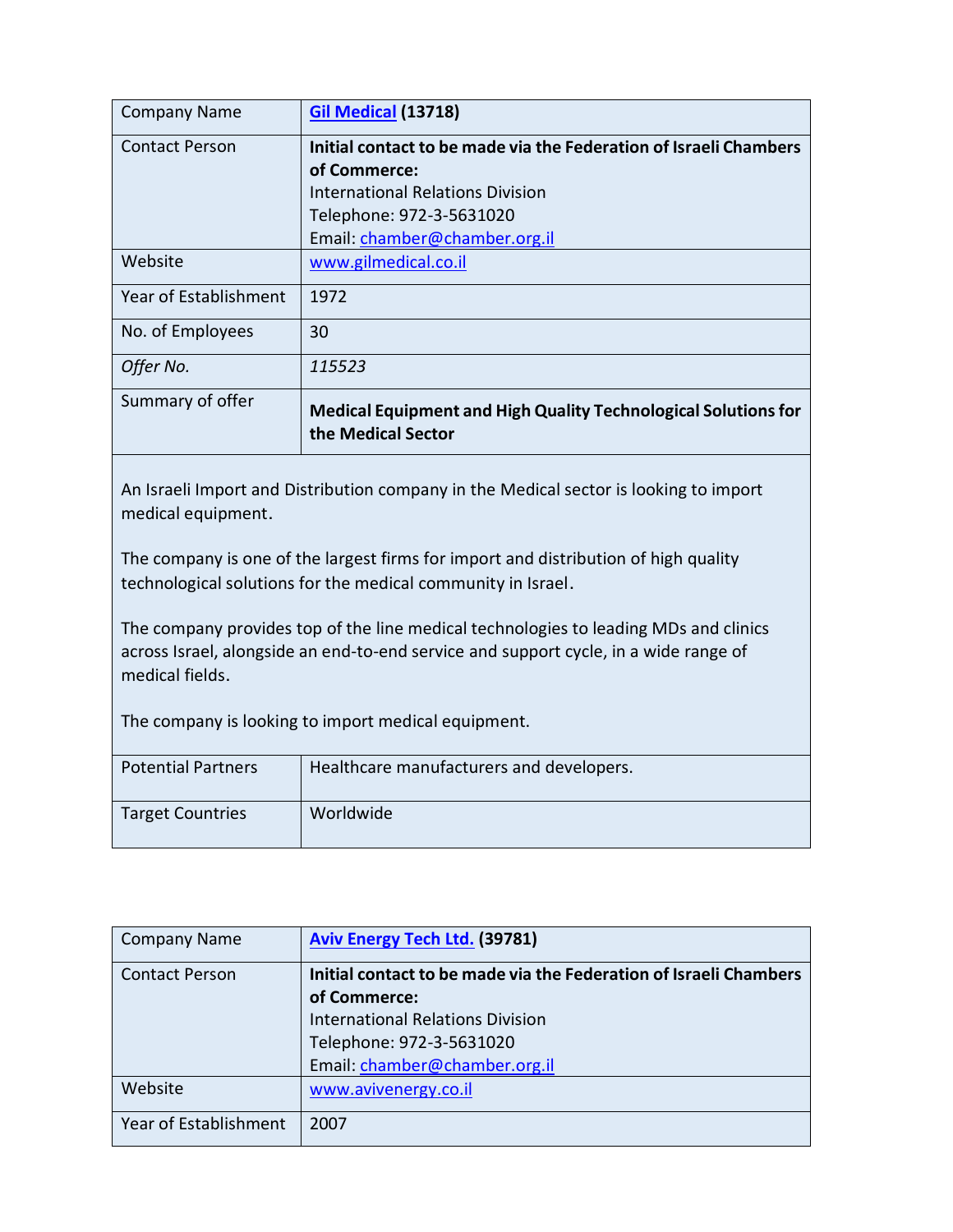| Summary of offer | <b>Adaptors, Converters and Energy Products</b> |
|------------------|-------------------------------------------------|
| Offer No.        | 115536                                          |
| No. of Employees | $10-20$                                         |

We are a leading company and distributor in the POWER domain in Israel. The company has a variety of solutions for applications in power system, which include power supplies, inverters and complex power systems.

The company markets products, such as: power supplies, adapters, led drivers and led modules, to large clients in Israel such as Intel, IBM, Motorola, Ministry of Defence, Israeli Police and more.

The company is currently looking for various products:

- 1. Wall and desk adaptors with all the new IEC 62368 safety standard, CB and EMC,
- 2. Led drivers
- 3. Strips Led
- 4. Modular & switching Power supplies
- 5. DC/AC Inverters, DC/DC Converters.

| <b>Potential Partners</b> | Electrical Manufacturers and Suppliers. |
|---------------------------|-----------------------------------------|
| <b>Target Countries</b>   | Worldwide                               |

| <b>Company Name</b>   | <b>A.S Lehava Ltd. (73137)</b>                                                                                            |
|-----------------------|---------------------------------------------------------------------------------------------------------------------------|
| <b>Contact Person</b> | Initial contact to be made via the Federation of Israeli Chambers                                                         |
|                       | of Commerce:                                                                                                              |
|                       | <b>International Relations Division</b>                                                                                   |
|                       | Telephone: 972-3-5631020                                                                                                  |
|                       | Email: chamber@chamber.org.il                                                                                             |
| Website               | www.as-lehava.zapweb.co.il                                                                                                |
| Year of Establishment | 1999                                                                                                                      |
| No. of Employees      | 30                                                                                                                        |
| Offer No.             | 115585                                                                                                                    |
| Summary of offer      | Cutting metals using laser, flame and high definition plasma as<br>well as punching and drilling CNC computerized pallets |
|                       |                                                                                                                           |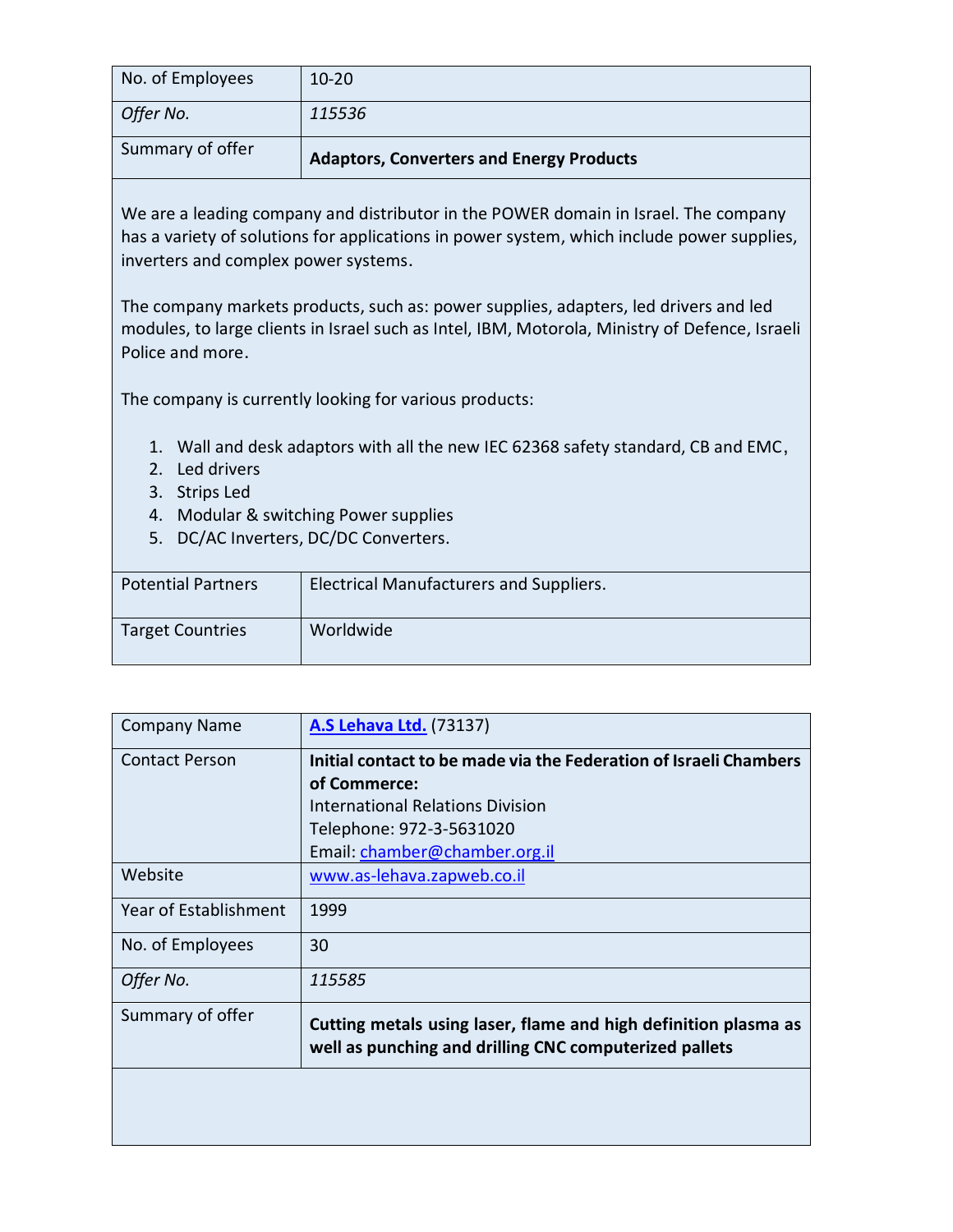The company was recognized in 2016 as a grinding steel processing center of the global SSAB company and supplies grinding steels of various types and at various abrasion levels including machining.

We have over 400 active customers in various fields: from the metal industry - locksmiths, metal factories, etc. through infrastructure contractors, machine manufacturers, crane manufacturers, agricultural equipment manufacturers, the electricity industry, the Ministry of Defense, IMI, houses Machining, mechanical equipment factories, steel door manufacturers, sports and leisure equipment manufacturers, foundries and more.

Fields of activity:

Flame, laser and plasma cutting. Bending plates. Drilling and punching plates. Align and roll plates. Serial production of HR plates products. Drawing and creating art products. Import of special metals according to customer's requirement. Sale of grinding steels, Carbon steel and stainless steel.

Raw materials:

The raw materials that we work with are metal plates of different types and thicknesses. Carbon steel ST 37 2-200 mm.

ST52 carbon steel 3-200 mm.

HARDOX grinding steels.

Galvanized raw material.

S304 and S316 stainless steel plates 1-40 mm.

Aluminum plates.

| <b>Potential Partners</b> | Distributors with access to Architectural & Structural Metals<br>Manufacturing Industry. |
|---------------------------|------------------------------------------------------------------------------------------|
| <b>Target Countries</b>   | Worldwide                                                                                |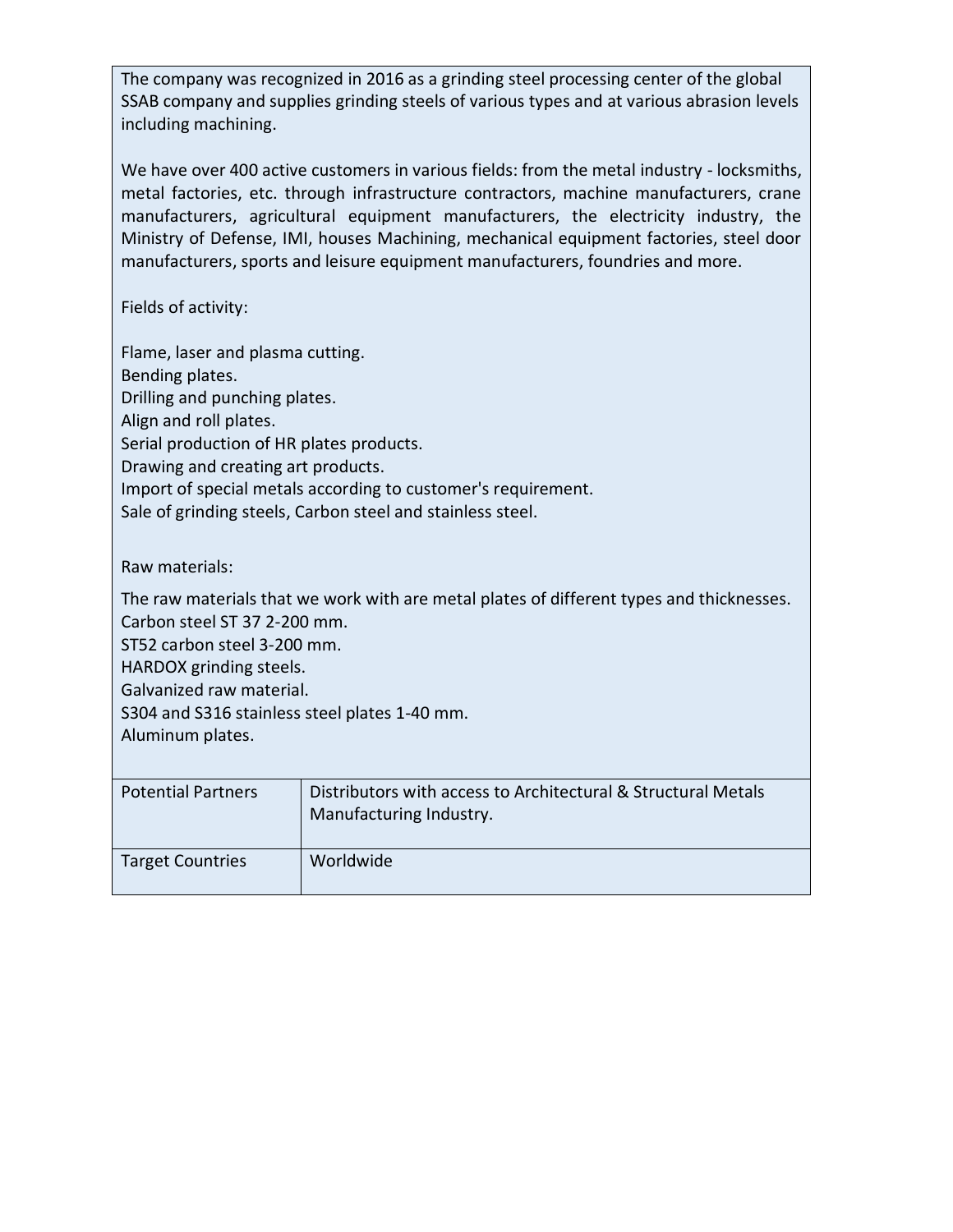## **Import from Israel**

| <b>Company Name</b>   | <b>Intertag Group (73528)</b>                                     |
|-----------------------|-------------------------------------------------------------------|
| <b>Contact Person</b> | Initial contact to be made via the Federation of Israeli Chambers |
|                       | of Commerce:                                                      |
|                       | International Relations Division                                  |
|                       | Telephone: 972-3-5631020                                          |
|                       | Email: chamber@chamber.org.il                                     |
| Website               | www.tagro.co.il                                                   |
| Year of Establishment | 2007                                                              |
| No. of Employees      | 12                                                                |
| Offer No.             | 115406                                                            |
| Summary of offer      | <b>Agricultural Products and Consulting</b>                       |

Our Group is an association between Latin American, European and Israeli partners, active in nutri-phytosanitary solutions for agriculture, crop managing and other areas in the agro-sector.

The Group's range of innovative products give added value as they are beneficial to both the distributor, who wants to offer a better service to his customers, and the farmer who wants an exceptional crop yield without the hassle of financial and environmental penalties.

Some advantages of the products:

- Can be applied safely right up to harvesting time without leaving residual traces.
- Speedy, real-time effect on overall crop health improvement.
- Critical nutrients feed the plants without major leaching. Fewer applications are needed because the products can be mixed with each other to provide maximum effect. Formulations are poly stable and low in salt.
- High translocation efficiency of available nutrients.
- Increases plant longevity.
- All of the products follow EU highest standards and regulations while being safe to use without wasting the plant's energy.

Even after 25 years of experience and hard work, our Group is still as committed as ever to a greener, innovative future in agriculture. Our Motto is "Excellence in Service" and we offer all our customers a truly better option for unequaled quality and service.

| <b>Potential Partners</b> | Private Farmers, Distributors.                |
|---------------------------|-----------------------------------------------|
| <b>Target Countries</b>   | EU, UAE, North & South America, Asia, Africa. |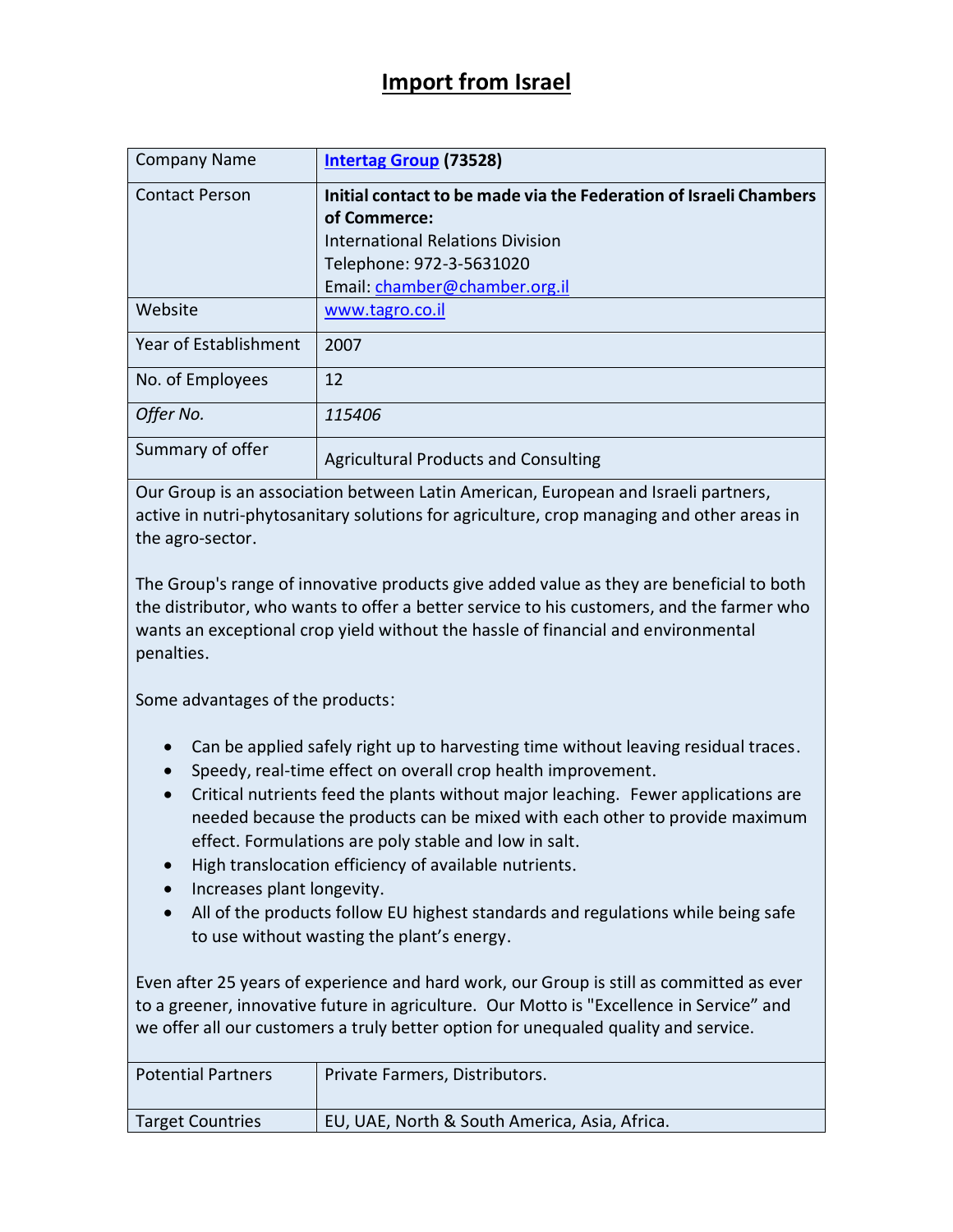| <b>Company Name</b>   | <b>N-Drip (72807)</b>                                             |
|-----------------------|-------------------------------------------------------------------|
| <b>Contact Person</b> | Initial contact to be made via the Federation of Israeli Chambers |
|                       | of Commerce:                                                      |
|                       | <b>International Relations Division</b>                           |
|                       | Telephone: 972-3-5631020                                          |
|                       | Email: chamber@chamber.org.il                                     |
| Website               | www.ndrip.com                                                     |
| Year of Establishment | 2015                                                              |
| No. of Employees      | 25                                                                |
| Offer No.             | 115411                                                            |
| Summary of offer      | <b>Gravity Micro-Irrigation Solution</b>                          |

Our company's aim is to lead the effort in solving the global water shortage by providing the farmers the ultimate alternative to flood irrigation, enabling farmers a precise, costefficient, and sustainable solution through our gravity-powered micro-irrigation system.

The only drip irrigation system, which does not require pumps, booster or filtration, Designed to provide efficient drip irrigation with 0.05 bar pressure (50 cm water height), can work with Resilient to natural (dirty) water.

Gravity-powered only, no additional energy, full solution for short fields (the one acre kit allows full 100 meters length of letarls span, long fields (up to 600 m and more), no need for filters, minimal infrastructure, low Initial investment, no energy costs, our solution offers the farmers the full ability to convert to drip irrigation without the high expenses in the initial investment and ongoing expenses.

We do not rely on external energy, instead making use of the field topography and gravity power to reduce conversion costs and increase operational efficiency with the goal of conserving water and fertilizer while increasing yields.

Our company received the Overall Award for Excellence in Disruptive Technologies at the Transformational Business Awards.

| <b>Potential Partners</b> | Distributors with access to local growers and farmers, large food<br>companies and agricultural unions. |
|---------------------------|---------------------------------------------------------------------------------------------------------|
| <b>Target Countries</b>   | Worldwide                                                                                               |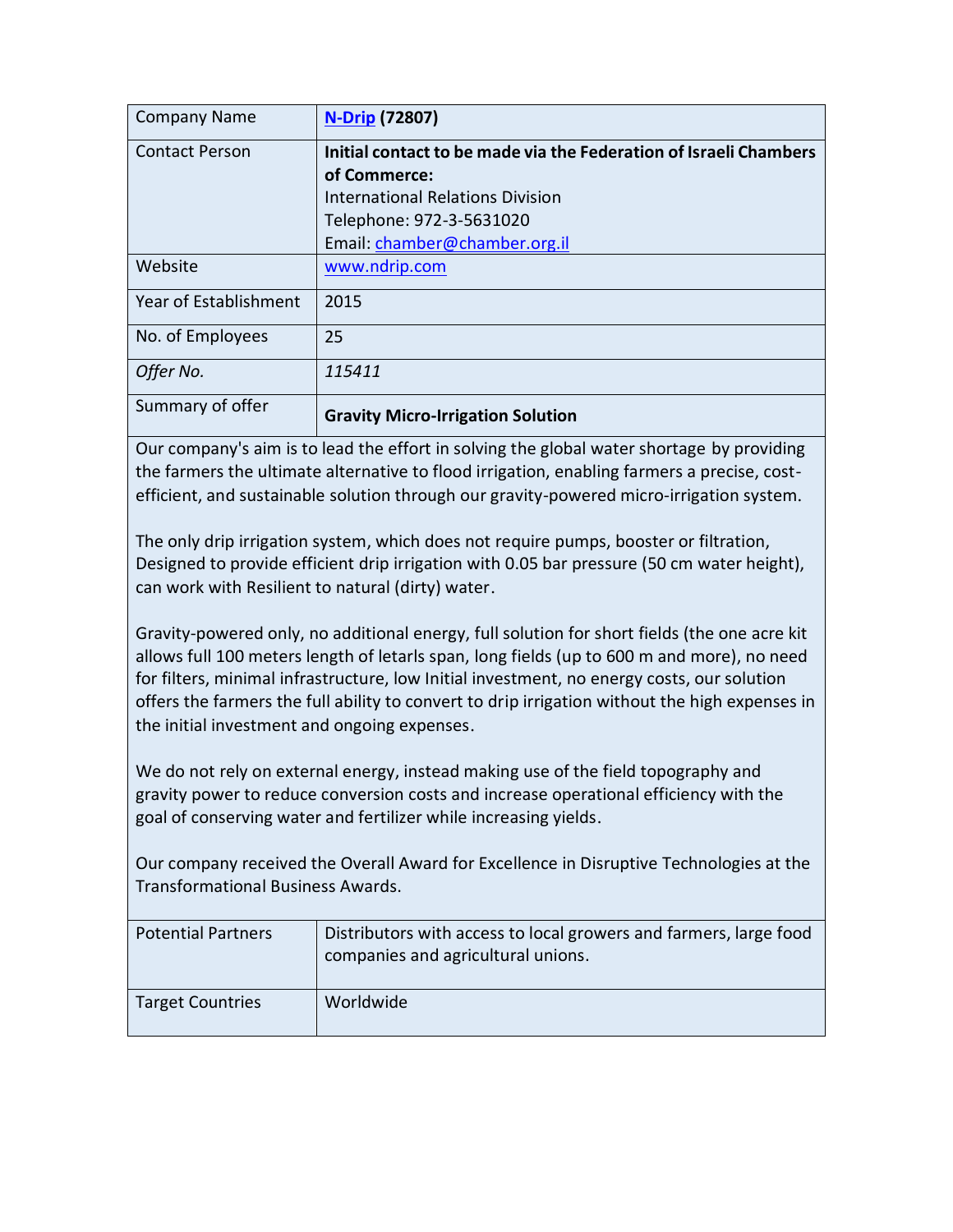| <b>Company Name</b>                                                                                                                                                                                                                                                  | Alto Farm Cheese Ltd. (73143)                                     |  |
|----------------------------------------------------------------------------------------------------------------------------------------------------------------------------------------------------------------------------------------------------------------------|-------------------------------------------------------------------|--|
| <b>Contact Person</b>                                                                                                                                                                                                                                                | Initial contact to be made via the Federation of Israeli Chambers |  |
|                                                                                                                                                                                                                                                                      | of Commerce:                                                      |  |
|                                                                                                                                                                                                                                                                      | <b>International Relations Division</b>                           |  |
|                                                                                                                                                                                                                                                                      | Telephone: 972-3-5631020                                          |  |
|                                                                                                                                                                                                                                                                      | Email: chamber@chamber.org.il                                     |  |
| Website                                                                                                                                                                                                                                                              | http://altodairy.co.il/home-en/                                   |  |
| Year of Establishment                                                                                                                                                                                                                                                | 2006                                                              |  |
| No. of Employees                                                                                                                                                                                                                                                     | 10                                                                |  |
| Offer No.                                                                                                                                                                                                                                                            | 115416                                                            |  |
| Summary of offer                                                                                                                                                                                                                                                     | <b>Chocolate Spread Goat's Milk</b>                               |  |
| We are a family business, founded in 2006. Our cheese products are made from superb<br>goat milk pastured in the Galilee region, using traditional techniques while maintaining<br>strict precision process and the highest hygiene standards.                       |                                                                   |  |
| Currently we are starting to get into more products with goat's milk like chocolate.                                                                                                                                                                                 |                                                                   |  |
| Our chocolate hazelnuts spreads are based on goat's milk powder and have many<br>benefits like high protein, rich in hazelnuts, rich in vitamins and minerals. They do not<br>contain flavorings and preservatives, less lactose, with fiber and are easy to digest. |                                                                   |  |
| Our hazelnut spread goat's milk is very special, unique, healthy and the first one in the<br>market.                                                                                                                                                                 |                                                                   |  |
| <b>Potential Partners</b>                                                                                                                                                                                                                                            | Food Chain Stores, Retailers.                                     |  |
| <b>Target Countries</b>                                                                                                                                                                                                                                              | Europe, USA.                                                      |  |
|                                                                                                                                                                                                                                                                      |                                                                   |  |

| <b>Company Name</b>   | <b>Go Arc (73577)</b>                                             |
|-----------------------|-------------------------------------------------------------------|
| <b>Contact Person</b> | Initial contact to be made via the Federation of Israeli Chambers |
|                       | of Commerce:                                                      |
|                       | <b>International Relations Division</b>                           |
|                       | Telephone: 972-3-5631020                                          |
|                       | Email: chamber@chamber.org.il                                     |
| Website               | www.go-arc.com                                                    |
| Year of Establishment | 2015                                                              |